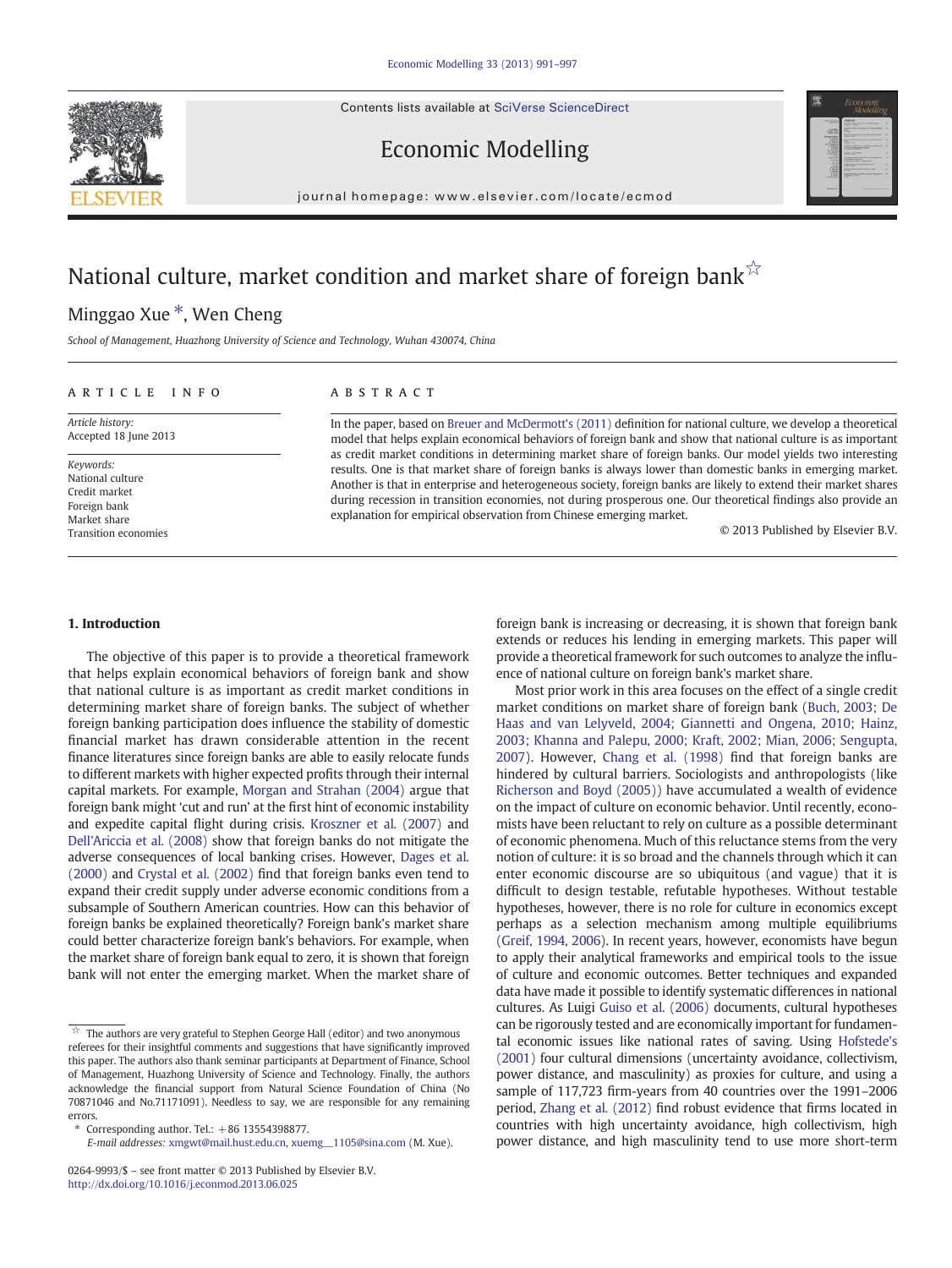debt. They interpret their results as consistent with the view that national culture helps explain cross-country variations in the maturity structure of corporate debt. [Fidrmuc and Jacob \(2010\)](#page--1-0) present a culturally rooted agency explanation for differences in dividend payout policies around the world. By linking dividends to cultural differences across 5797 firms in 41 countries, their analysis shows that high individualism, low power distance, and low uncertainty avoidance are significantly associated with higher dividend payouts. These above results suggest that importing cultural elements will make economic discourse richer, better able to capture the nuances of the real world, and ultimately more useful. However, theoretical research literature is very little despite having some empirical research works in this area in recent years.

To my knowledge, [Breuer and McDermott \(2011\)](#page--1-0) firstly develop a theoretical model in this area. Our analysis of the role of national culture is motivated mainly by [Breuer and McDermott \(2011\),](#page--1-0) who assume that individuals in a society are distributed by their loss aversion, according to a well-defined density function, and argue that the first two moments of the distribution within a country – the mean  $\mu$  and the variance  $\sigma^2$  – reflect fundamental facets of culture. They define cultural homogeneity and heterogeneity by the variance of the distribution of loss aversion. They assume that among cultures that are more diverse along ethnic or religious dimensions, attitudes toward losses will be widely shared than in more ethnically or religiously homogeneous cultures. For example, Japanese culture is considered to be very cautious (high  $\mu$ ) and homogeneous (low  $\sigma$ ). US culture is thought to be the opposite – enterprise (low  $\mu$ ) and diverse or heterogeneous (high  $\sigma$ ). While [Breuer and McDermott's \(2011\)](#page--1-0) definition of national culture is not comprehensive, it focuses on fundamental facets of culture that can impact economic outcomes.

In this paper, we will include national culture in the model of foreign bank's entry into a new market. The national culture makes the theoretical explanation of the market share of foreign banks in the transition economies richer, better able to capture the nuances of the real world, and ultimately more useful. In the existing literature, there are several approaches to model a bank's into a new market. Usually, it is assumed that foreign banks are imperfectly informed about certain characteristics of borrowers. [Dell' Ariccia et al. \(1999\)](#page--1-0) use a duopoly model with Bertrand competition to focus on the asymmetric information new entrant face when moving into a new market. One drawback of this type of model is that the equilibrium only exists if banks pursue mixed strategies, which is difficult to interpret in practice. [Bouckaert](#page--1-0) [and Degryse \(2004\)](#page--1-0) distinguish between soft information about borrowers' abilities and hard information about project outcomes. By introducing switching costs into a Bertrand competition setup, they show the existence of the equilibrium in pure strategies, and illustrate how banks may strategically disclose information about borrowers to new market entrants. Contrary to these duopoly models, [Lehner and](#page--1-0) [Schnitzer \(2008\)](#page--1-0) use a Hotelling model of spatial competition to analyze the spillover effect on domestic banks after the entry of foreign banks with a superior screening technology. [Detragiache et al. \(2008\)](#page--1-0) analyze the effect on a competitive equilibrium if a foreign bank enters that has lower costs to monitor hard information, but higher costs to monitor soft information. By assuming that borrowers are loss aversion for switching costs, the model derived in following section is building on the basic structure of [Breuer and McDermott \(2011\).](#page--1-0) We extend their framework to foreign bank's behavior analysis by including national culture in the model of foreign bank's entry into a new market.

The paper is structured as follows. In Section 2 we derive our model. In [Section 3,](#page--1-0) we solve the model for the required equilibrium repayments of both banks (foreign bank and domestic bank), the equilibrium market share for foreign banks and the critical value of foreign bank that enters the new market. In [Section 4](#page--1-0), we provide a comparative statics analysis of how changes in cultural and economic factors affect the market share of foreign banks and the critical value of foreign banks enter the new market. In [Section 5,](#page--1-0) we present

several illustrative cases. In [Section 6,](#page--1-0) we offer some concluding comments.

### 2. The model

Assume that a credit market in two period economies, indexed by  $t \in \{1,2\}$ , has two representative banks (one is a domestic band, another is a foreign bank. For simplicity, A and B denote the domestic bank and foreign bank, respectively). The credit market in the first period is a closed market so that the domestic bank is a monopoly bank. The domestic bank during the first period plays no role in this model besides establishing a relationship with its entrepreneurs (borrowers) as done in the model of [Rajan \(1992\).](#page--1-0) The credit market in the second period is opened to the foreign bank so that the foreign bank can decide to enter the credit market and compete with the domestic bank. The second period is central to my story. Competition throughout the subsequent analysis will be Bertrand type duopolistic competition. We interpret our assumption of having a closed market that is subsequently opened to foreign competition as consistent with empirical observations. For instance, the banking market in China is opened completely to the foreign bank after December 11, 2006.

Assumption 1. Assume that two representative banks are risk-neutral and have monotonic preferences over their profits.

The domestic bank has obtained information about the type of entrepreneurs through relationship lending in the first period. But the foreign bank cannot distinguish entrepreneur types since it has not been through past lending operations. However, the foreign bank has a screening technology available to learn about the quality of the investment projects but the domestic bank has not this screening technology. Since many foreign banks come from industrialized countries, these banks have a longer history and generally have more information about the financial intermediary business compared to their domestic competitors. Assumption on the screening technology is as follows:

Assumption 2. Assume that there are two qualities of investment projects (good project and poor project). The screening technology offers a noisy signal about the investment project quality to the foreign bank. With a probability of  $p$  the signal is correct and with a probability of  $(1 - p)$  the signal is wrong.

Assume that there are two types of entrepreneurs: a fraction of good entrepreneurs with high abilities  $\lambda$  and a fraction of bad type ones (1 −  $\lambda$ ), with  $0 \le \lambda \le 1$ . Entrepreneurs demand loan that is normalized to 1 to undertake an investment project. Assumption on the probability of project success is as follows:

Assumption 3. Good entrepreneurs invest a project with the successful probability of  $q$  that yields a payoff of  $y$  at the end of the period, a poor project with a probability  $(1 - q)$  that yields a payoff of zero  $(y = 0)$ ,  $0 < q \le 1$ . Bad entrepreneurs always invest poor projects  $(y = 0)$ . Even though bad type entrepreneurs are aware that they yield a payoff of zero, they still apply for a loan, since they obtain some private benefits from undertaking investment project.  $\lambda$  and q are common information to all market players.

Assumption 4. Assume that borrowers are loss aversion. The population of entrepreneurs is distributed according to personal loss aversion *z* uniformly on the closed interval  $[a,b]$  as done in the model of [Breuer](#page--1-0) [and McDermott \(2011\):](#page--1-0)

$$
z \sim U\left(\mu, \sigma^2\right) \tag{1}
$$

where  $\mu = (a + b)/2$ ,  $\sigma^2 = (b - a)^2/12$ . We define the first two moments of the distribution within a country – the mean  $\mu$  and the variance  $\sigma^2$  – as reflecting fundamental facets of national culture.